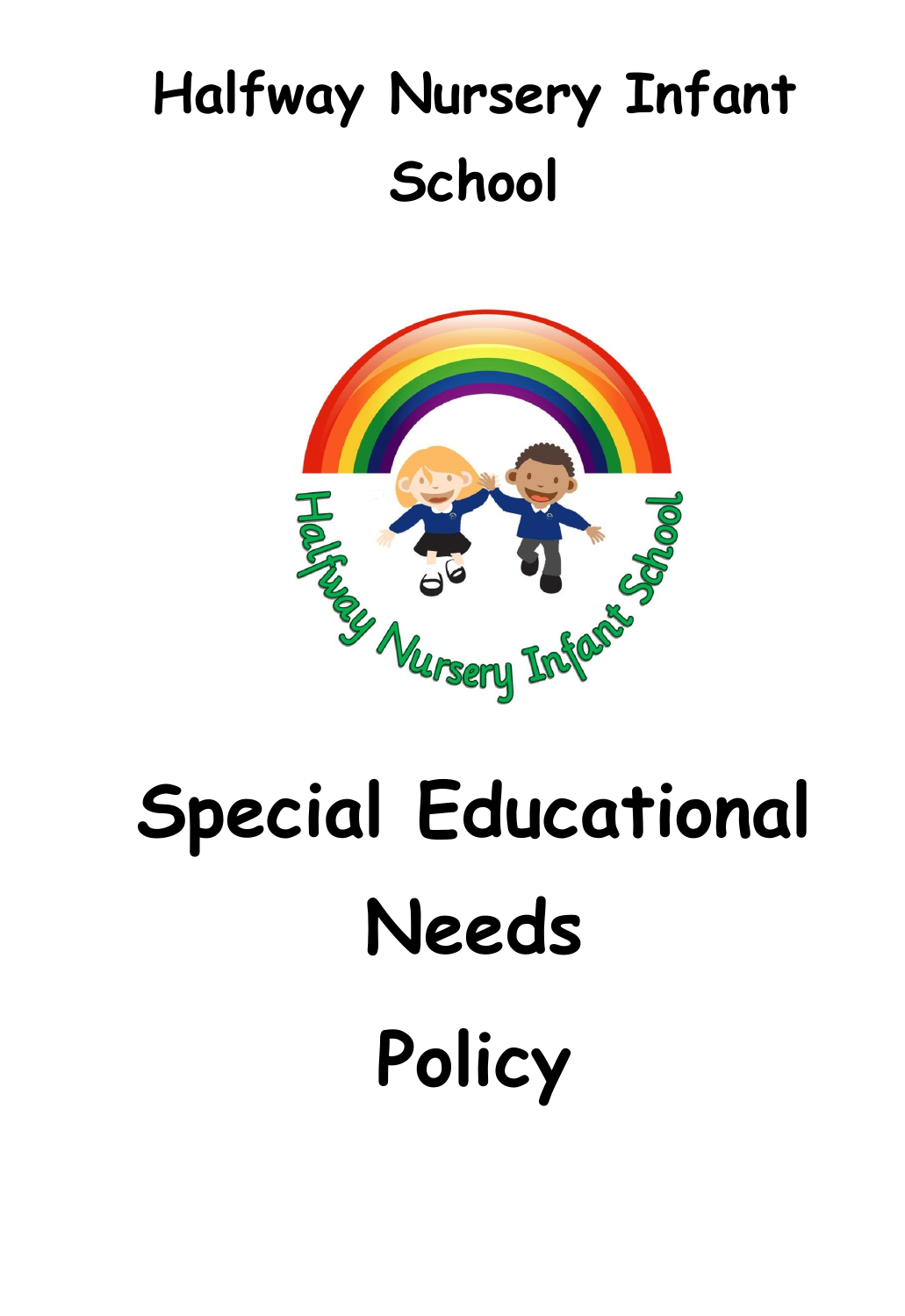| Date Policy Written / Updated: | January 2021  |
|--------------------------------|---------------|
| Date Policy accepted:          | January 2021  |
| Date of Next Review:           | November 2021 |
| Signed (Headteacher)           | P. Bestall    |
| Signed (Chair of Governors)    | L. Booth      |
| Minute Number                  |               |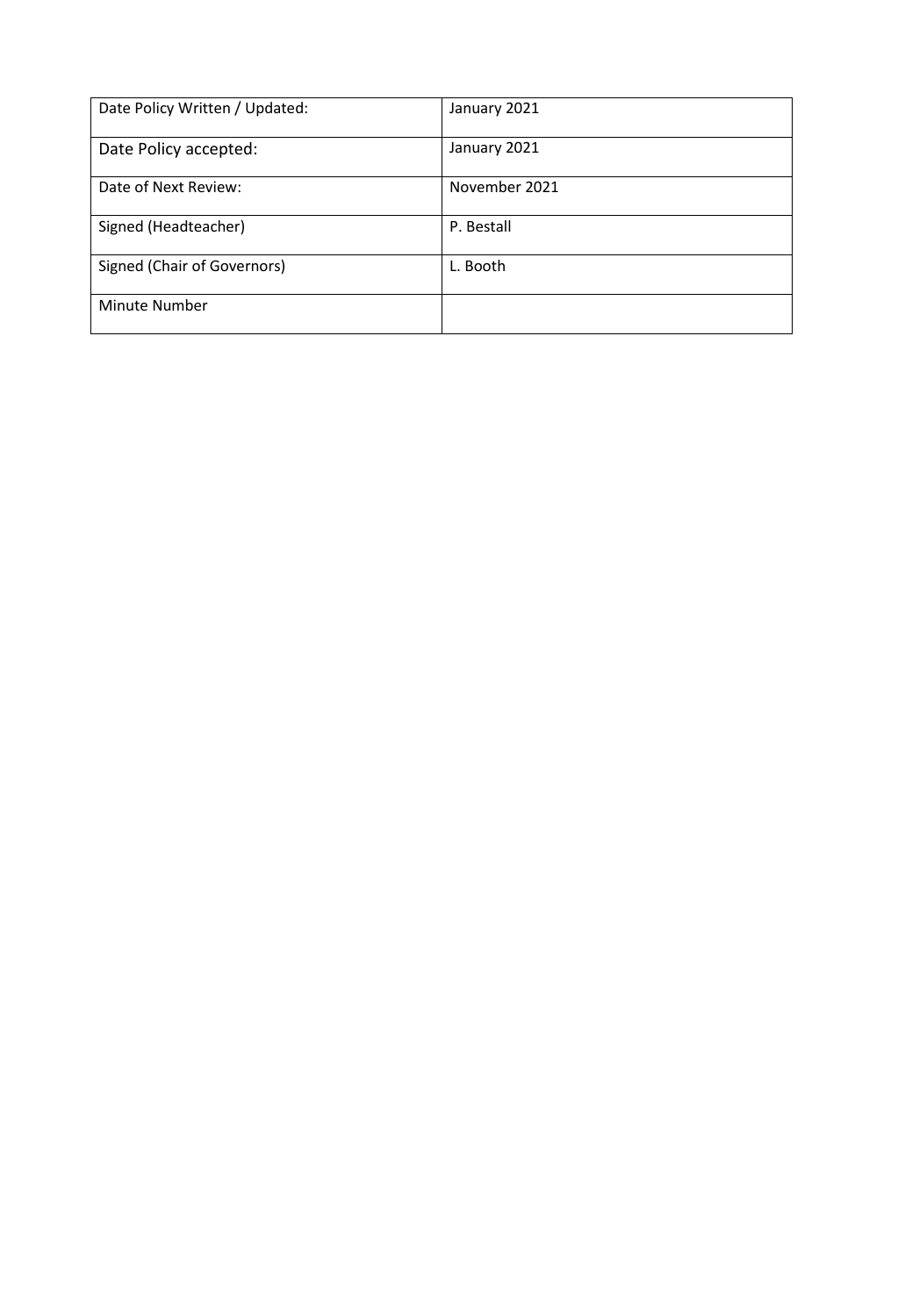# **Special Educational Needs Policy – Updated September 2020**

# **Compliance**

This policy complies with the statutory requirement laid out in the SEND Code of Practice  $0 - 25$  (June 2014) 3.65 and has been written with reference to the following guidance and documents:

- Equality Act 2010: advice for schools DfE (Feb 2013)
- SEND Code of Practice  $0 25$  (June 2014)
- Schools SEN Information Report Regulations (2014)
- Statutory Guidance on Supporting pupils at school with medical conditions (April 2014)
- The National Curriculum in England Key Stage 1 and 2 framework document (Sept 2014)
- Safeguarding Policy
- Accessibility Plan
- Teachers Standards (2012)
- Keeping Children Safe in Education (2019)
- Working Together to Safeguard Children (2015)

This policy has been created by the Westfield Family of School's SENCOs with the SEN Governors in liaison with the SLT, all staff and parents of pupils with SEND.

#### **1: Introduction**

The named person (SENCO / Inclusion Leader) for managing the settings response to ensuring that the provision we make for children and young people with SEND at Halfway Infant School is Jo Lomas.

#### **Philosophy**

All members of staff, in conjunction with the Governing Body and Local Authority, have a responsibility to ensure that every young person has an opportunity to attain their maximum potential in all aspects of the curriculum. We work very closely together across the Westfield Family of Schools to ensure that we take positive action to ensure that our settings make appropriate provision through curriculum planning, delivery and assessment for children of differing abilities, alongside encouraging children to be involved in their own learning and to be aware of their targets.

#### **Objectives**

1. To identify and provide for pupils who have special educational needs and additional needs

- 2. To work within the guidance provide in the SEND Code of Practice, 2014
- 3. To provide a broad and balanced curriculum
- 4. To promote self worth by encouraging independent learning

5. To operate a "whole pupil, whole school" approach to the management and provision of support for special educational needs

6. To provide a Special Educational Needs Co-ordinator (SENCO/Inclusion Leader) who will work with the SEN Inclusion Policy

7. To provide support and advice for all staff working with special educational needs pupils

8. To ensure consistency of approach between schools in the way that we support pupils who have additional needs.

# **Definition of SEND**

Students have special educational needs if they have a difficulty which calls for special education provision to be made for them e.g. *which is additional to or different from* differentiated curriculum plans. Halfway Infant School regards pupils as having a SEND if they:

a) Have a significantly greater difficulty in learning than the majority of students of the same age; b) Have a disability which prevents or hinders them from making use of educational facilities of a kind

generally provided for students/young people of the same age in schools within the area served by the LA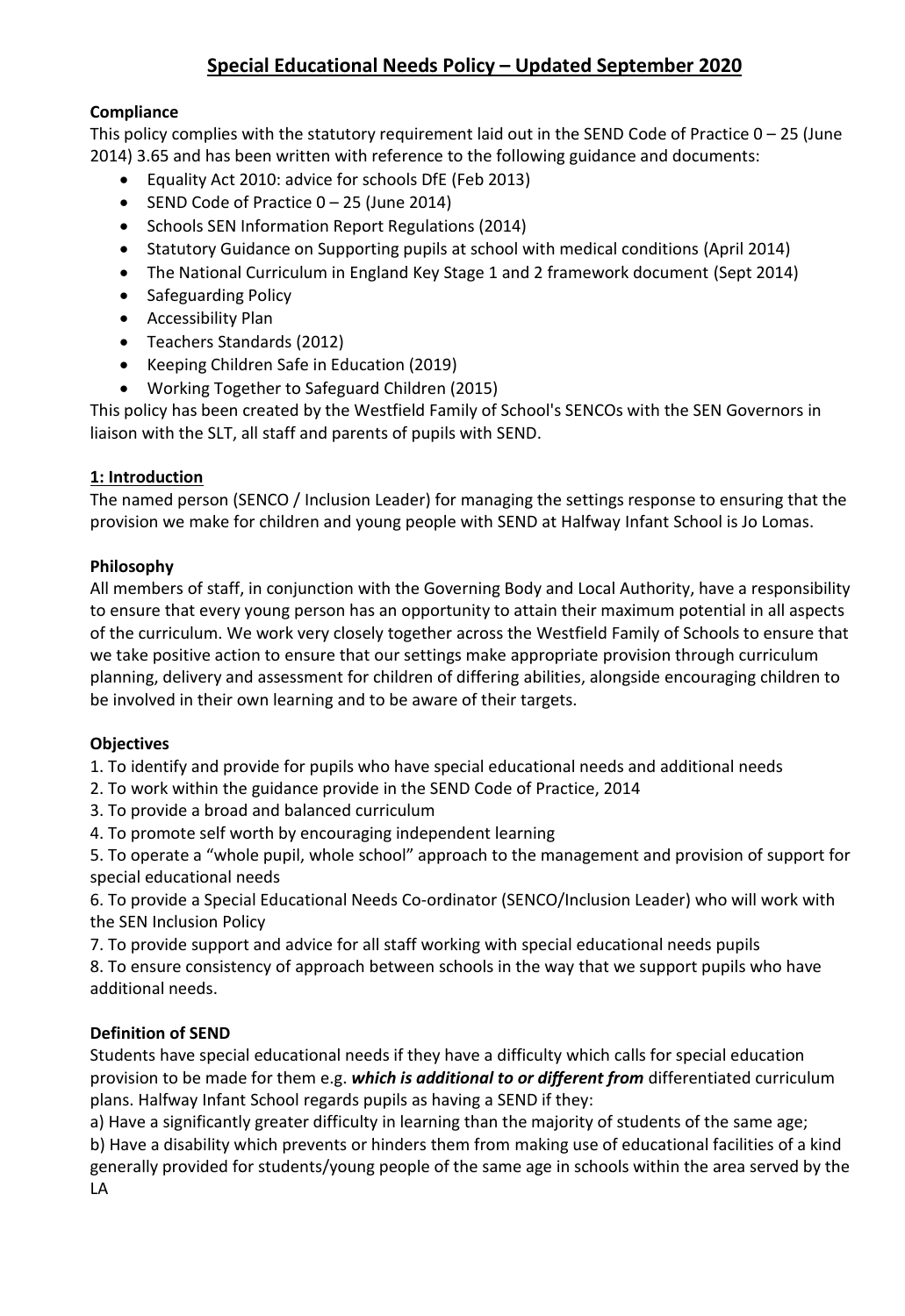c) A child under compulsory age has special educational needs if they fall within the definition at (a) or (b) above or would do so if special educational provision was not made for them (Clause 20 Children and Families Bill)

Students must not be regarded as having a learning difficulty solely because the language or form of language of their home is different from the language in which they will be taught.

# **2: Aim**

Provision at Halfway Infant School is characterised by

- early identification and intervention
- removing barriers to learning adopting a holistic approach
- the early and close involvement of parents
- good communication
- tracking and monitoring of pupil's progress
- focus on outcomes for children and not just hours of provision/support
- raised aspirations of and expectations for all pupils with SEN
- close working relationships with outside professionals
- class teachers retain responsibility for pupils with SEN and their provision
- smooth transition for all pupils with SEN

#### **3: Identifying Special Educational Needs**

The school uses the graduated approach as outlined in The Code of Practice 2014. To help with this process information is collated from a variety of sources which is then used to plan the next steps. At Halfway Infant School we identify the needs for individual pupils by considering the needs of the whole child, not just the special educational needs of the child. School will refer to the Sheffield Support Grid to identify the level of need that a child/young person is presenting with and the appropriate support that could be put into place.

#### **Liaison with feeder settings/schools**

Feeder settings/schools are contacted prior to transfer. Information is shared, including from any outside professionals working with the children, about any child who has been identified as having, or previously having, a special educational need. Where practicable the SENCO/Inclusion Leader will attend meetings to ensure a smooth transition is made. Relevant information is disseminated to teaching staff before transfer.

#### **Individual diagnostic assessments**

Individual diagnostic assessments are used for children where there are concerns. Skills in literacy and numeracy will be carefully looked at together with progress, both previous and present.

#### **Pupil Progress Meetings**

The school holds termly meetings where the progress of every child is looked at and talked through. Where there are initial concerns about a child's progress the next steps to accelerate progress will be planned for by the class teacher. This information will be shared with the SENCO / Inclusion Leader and the child will be monitored.

#### **Staff observation**

Members of staff consult with the SENCO / Inclusion Leader if they notice pupils who may need specialist help during the school year. Evidence for that concern must be produced, with clear information about what the class teacher has already tried to do to support the pupil.

#### **Referrals by parents or carers within school**

Any parent/carer may express concern. Once information is gathered the process is the same as for staff referrals. All parental referrals are acted upon.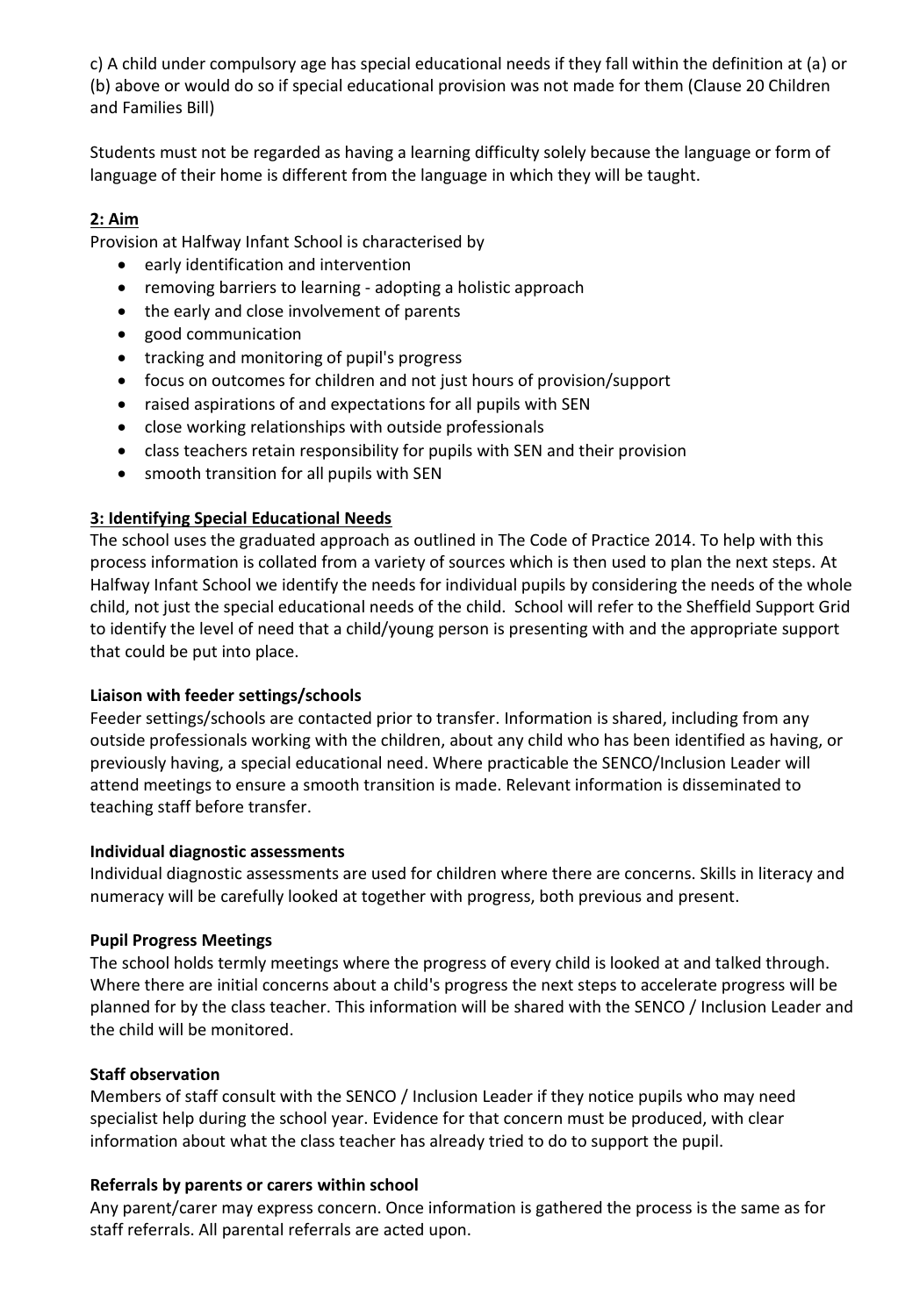#### **The four categories of need are detailed below:**

| Communication and       | - Speech and Language                                                   |
|-------------------------|-------------------------------------------------------------------------|
| Interaction             | - Social Communication (and including those with a diagnosis of Autism) |
| Cognition and Learning  | - General Learning Difficulties<br>- Specific Learning Difficulties     |
| Social, Emotional and   | - Emotional Regulation                                                  |
| <b>Mental Health</b>    | - Mental Health                                                         |
| Sensory and/or Physical | - Visual Impairment<br>- Hearing Impairment<br>- Physical<br>- Medical  |

Other factors may impact on progress and attainment but may not be an SEN. These will need considerations making for and include;

- Disability (the Code of Practice outlines the "reasonable adjustment " duty for all settings and schools provided under current Disability Equality legislation – these alone do not constitute SEN)
- Attendance and Punctuality
- Health and Welfare
- English as an Additional Language (EAL)
- Being in receipt of Pupil Premium Grant
- Being a Looked After Child
- Being a child of Serviceman/woman

# **4: A Graduated Approach to SEN Support**

A graduated approach to SEN support is adopted for pupils identified as having SEN. A level and type of support is provided to enable the pupil to make adequate progress. Provision is identified and managed by the SENCO/Inclusion Leader but will be planned and delivered by teaching and support staff, and is supported by the Sheffield Support Grid.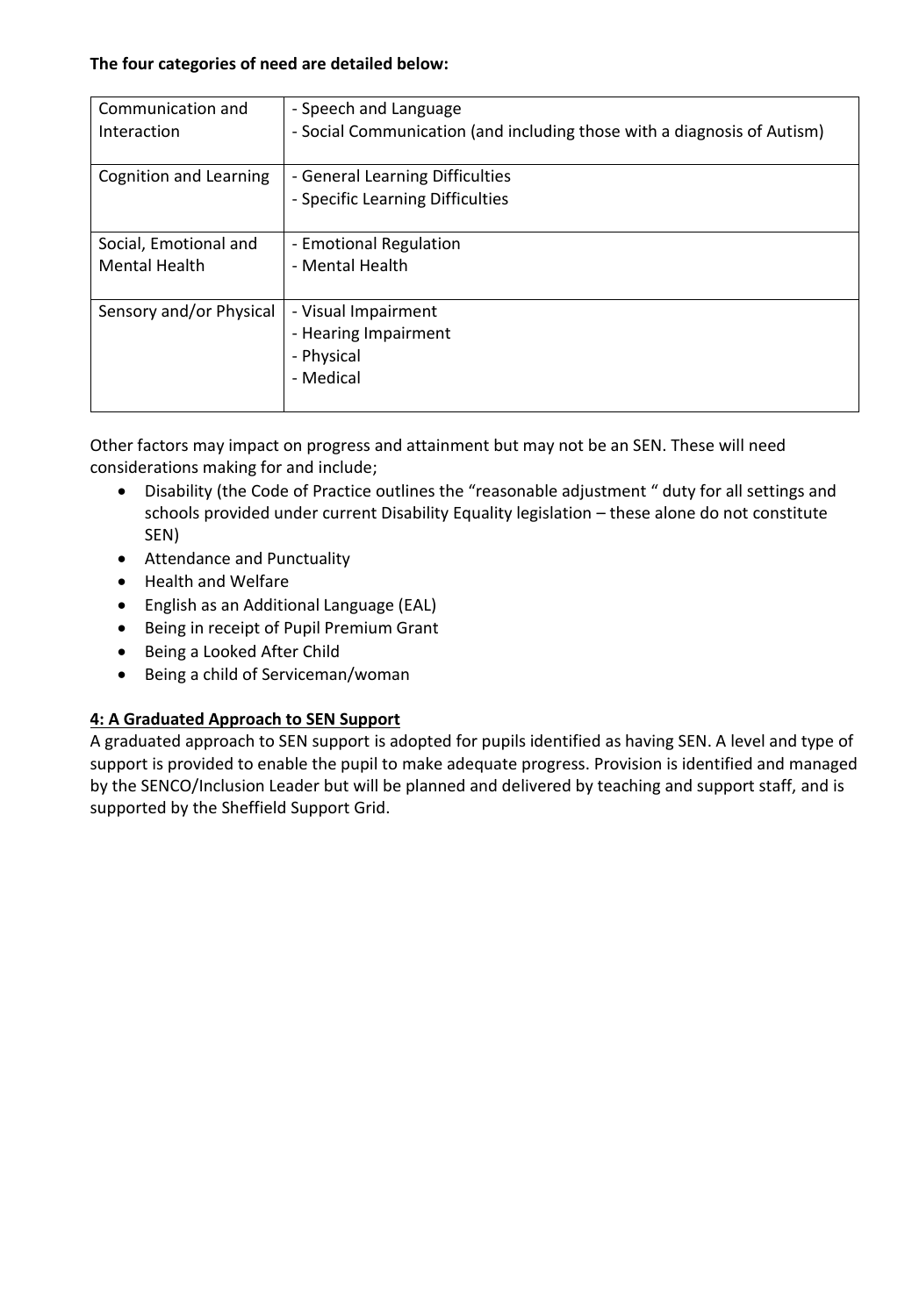# **Wave 1 - Quality First Teaching by all teaching staff**

Teachers are responsible and accountable for the progress and development of the pupils in their class, including where pupils access support from teaching assistants or specialist staff.

- High quality teaching, differentiated for individual pupils, is the first step in responding to pupils who have or may have SEN.
- Additional intervention and support cannot compensate for a lack of good quality teaching.

School regularly and carefully reviews the quality of teaching for all pupils, including those at risk of underachievement. This includes reviewing and, where necessary, improving, teachers' understanding of strategies to identify and support vulnerable pupils and their knowledge of the SEN most frequently encountered.

# **Wave 2 – Additional Support / interventions**

Wave 2 is initiated where pupils have failed to make adequate progress as identified by the SENCO through the assessment arrangements available in school. Teachers and parents agree to interventions that are additional to or different from the schools differentiated curriculum

Provision from within the schools resources is identified to help meet the student's needs. Interventions may include;

- additional learning programmes such as literacy and numeracy
- smaller group sessions
- appropriate teaching groups/sets
- group support on a regular basis
- booster class where appropriate
- emotional support
- additional staff training
- Learner Profiles / Support Plans

When a child is placed on the SEN register they are monitored through termly reviews. These reviews may be held more frequently than every term, depending on the needs of the individual pupil. These review cycle will follow the **assess, plan, do and review** cycle

| <b>Assess</b> | Students with SEN may be identified through the teachers' observations and assessment,<br>SEN areas of need, standardised assessments (Baseline, SATs, etc.), progress checklists,<br>target setting, parental/carers concerns or the students own observations or by external<br>agencies.                                                                                                                                                                                                                                                                                                    |
|---------------|------------------------------------------------------------------------------------------------------------------------------------------------------------------------------------------------------------------------------------------------------------------------------------------------------------------------------------------------------------------------------------------------------------------------------------------------------------------------------------------------------------------------------------------------------------------------------------------------|
| Plan          | Where it is decided to provide a pupil with SEN, the parents/carers must be notified. The<br>teacher and the SENCO should agree (in consultation with the parent/carer and the pupil)<br>the interventions and support to be put in place, as well as the expected impact on<br>progress, development or behaviour, along with a clear date for review. All identified SEN<br>pupils will have Learner Profile and Support Plan, updated termly by the class teacher and<br>SENCO.                                                                                                             |
| Do            | The class teacher remains responsible for working with the child on a daily basis. Where<br>the interventions involve group or one-to-one teaching away from the main class teacher,<br>they should still retain responsibility for the pupil, working closely with any teaching<br>assistants or specialist staff involved, to plan and assess the impact of interventions. The<br>SENCO should support the class teacher in the further assessment of the child's particular<br>strengths and weaknesses, in problem solving and advising on the effective<br>implementation of the support. |
| <b>Review</b> | Provision Maps are completed at the end of an intervention, reviewing entry and exit<br>data. Termly SEN reviews are held, with input from the child, parent/carer, teacher,<br>learning support staff and outside agencies (if applicable). Support Plans are reviewed at<br>the SEN review. If a pupil has a My Plan in place, this will also be reviewed and updated at<br>these times.                                                                                                                                                                                                     |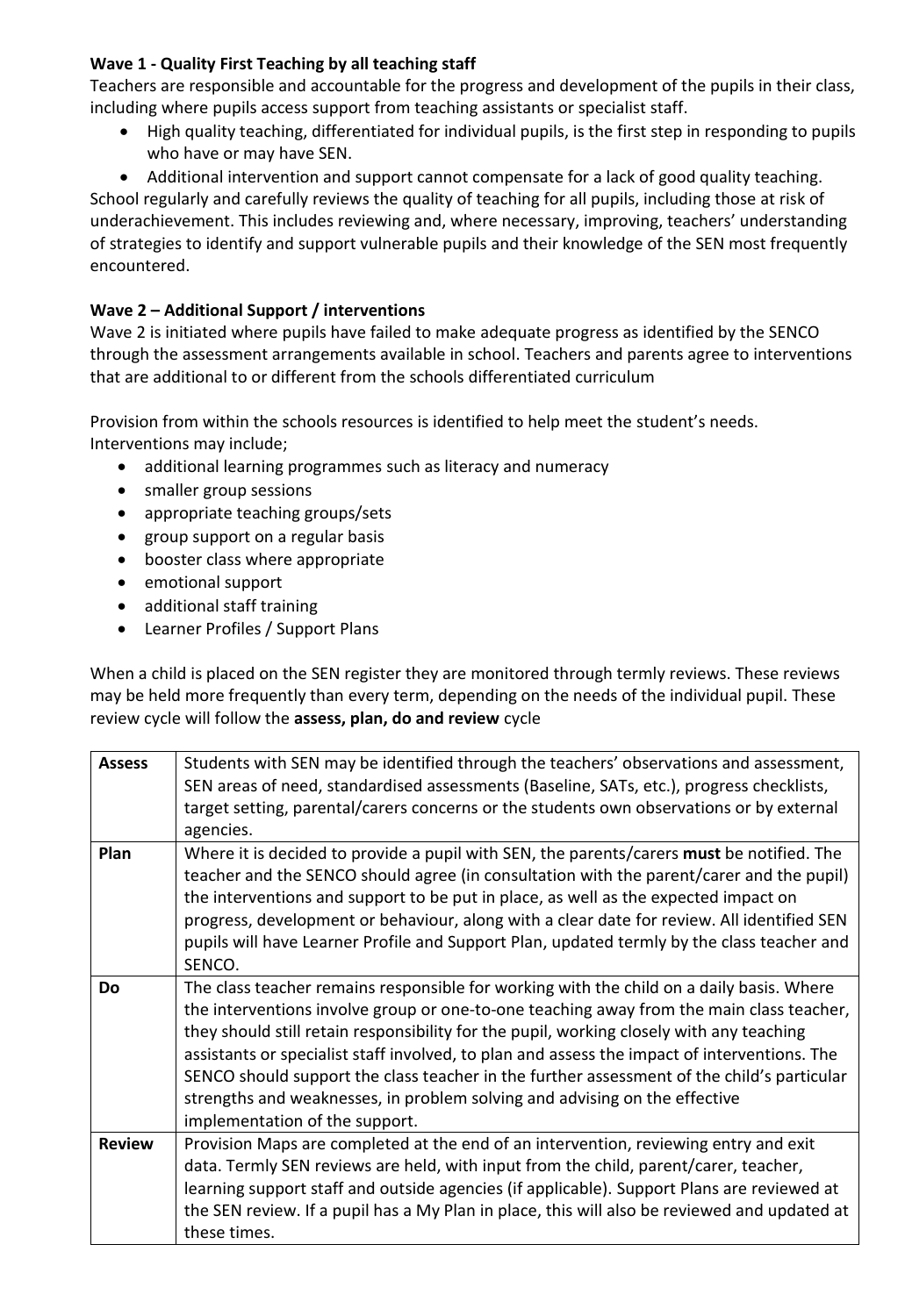## **Wave 3**

Where pupils fail to make adequate progress, despite additional provision at Wave 2, the school seeks advice and involvement from external support services. These external support services can be called upon to provide specialist assessments, advice on teaching strategies or materials, short term support or training for staff. Pupils needing specialist input from outside agencies, it may be agreed between the school and parents/carers that the pupil is entered onto the schools SEN register.

# **My Plans**

If a pupil's difficulties are felt to be significant, their needs will be assessed using the Sheffield Support Grid and it may be appropriate to complete a My Plan. This collates all of the child's strengths and needs, and is used to plan outcomes and support the pupil to make progress. It may also be appropriate in some cases to complete a My Plan for a child where there are particular concerns or anxieties around their progress. These anxieties may come from home, school or another agency supporting the young person.

# **Education, Health and Care plans**

If a pupil fails to make adequate progress and has demonstrated a significant cause for concern, the school and/or the parents/carers may decide to request that the Local Authority undertakes a statutory assessment. This may lead to the pupil being provided with an Education, Health and Care plan.

Students with an Education, Health and Care Plan (EHCP) have outcomes which have been established after consultation with the parents/carers, the individual student (if appropriate) and professionals from outside agencies, e.g. Educational Psychologist, Speech and Language therapist, Autism Team. These outcomes will be planned for and learning tasks implemented, at least in part and as far as possible, in the normal classroom setting. The delivery of learning tasks will continue to be the responsibility of the class teacher. All EHCPs will be reviewed annually with the review taking place in school. The parents/carers, the young person and involved professionals will be invited to consider the progress made by the young person in achieving outcomes set and whether any amendments need to be made to the EHCP. If appropriate, students participate in their Annual Reviews by:

- Attending their review meetings
- Offering their opinion and advice in the setting of outcomes
- Discussing their achievements/concerns/issues in advance of the review meeting with parents/carers or others as appropriate.

The SENCO/Inclusion Leader is responsible, on a daily basis, for providing support and monitoring and ensuring that pupils with EHCPs receive a specified amount of support. Children's progress may be monitored using a different assessment tool, as well as being assessed using the school's PITA system.

# **Local Offer**

Halfway Infant School cooperates with the Local Authority and local partners in the development and review of the local offer. This can be found at **[www.sheffielddirectory.org.uk](http://www.sheffielddirectory.org.uk/)** and, searching for the school's name. It is the school's statutory requirement to provide a **SEN Information Report;**  *Regulation 51, Part 3, section 69(3)(a) of the Act* which can be found at [www.halfwaynurseryinfantschool.org.](http://www.halfwaynurseryinfantschool.org/)

# **5: Criteria for exiting the SEN register**

Where pupils make sufficient progress based on the assess, plan, do and review cycle, it may be agreed that a pupil needs no further additional support and may exit the SEN register. Further additional support can be requested again at any point.

All children who have been identified as having an SEN at any point in their school careers are recorded on the schools monitoring system, which is kept updated by the SENCO/Inclusion Leader and shared at the start of each new school year so that all teaching staff are familiar with the needs (past or present)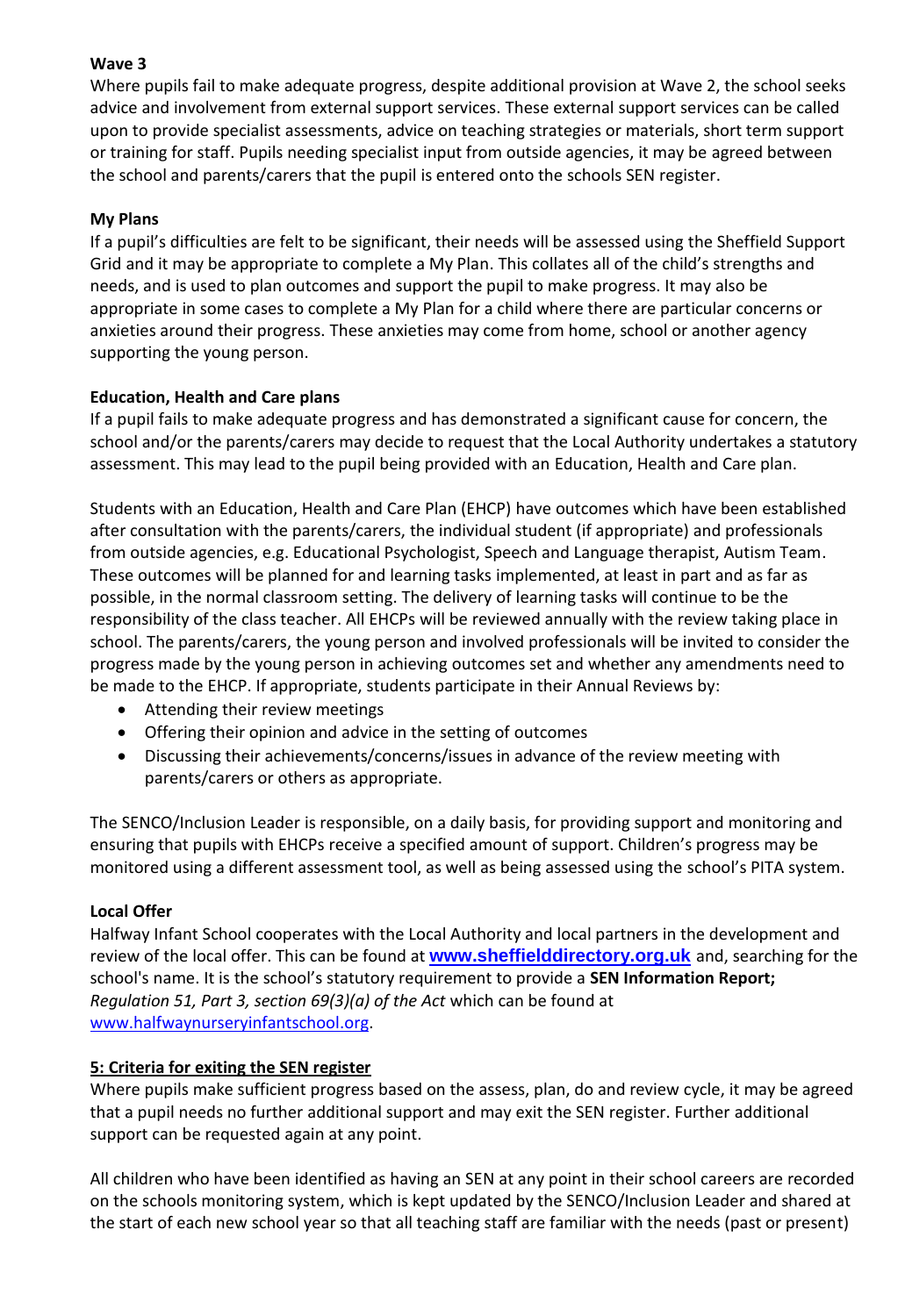that their current pupils have. This information is also shared with the Junior school when Year 2 pupils progress to Year 3.

# **6: Supporting Families**

Halfway Infant School endeavours to support pupils with SEN through signposting families to other agencies and services that may be of help e.g. MAST team, Family Fund, support groups, training opportunities as appropriate.

All the schools within the Westfield Family of Schools are committed to ensuring that all children have quality transition experiences as they move through our schools. We work closely together to ensure that all children with SEN have bespoke packages of support at this time.

#### **Admissions**

Halfway Infant School will ensure it meets its duties under the Schools Admissions Code of Practice by:

- Not refusing admission for a child that has named the school in their EHC plan.
- Adopting fair practices and arrangements in accordance with the Schools Admission Code for the admission of children without an EHC plan.
- Considering applications from parents of children who have SEN but do not have an EHC plan.
- Not refusing admission for a child who has SEN but does not have an EHC plan because the school does not feel able to cater for those needs.
- Not refusing admission for a child on the grounds that they do not have an EHC plan.

#### **Access arrangements**

Halfway Infant School follows national guidance about supporting children to access exams and other assessments. This is overseen by the Senior Leadership Team within school.

#### **7: Supporting Pupils at School with Medical Conditions**

The school recognises that pupils at school with medical conditions should be properly supported so that they have full access to education, including school trips and physical education. Some children with medical conditions may be disabled and where this is the case the school will comply with its duties under the Equality Act 2010.

Some may also have special educational needs (SEN) and may have an Education, Health and Care (EHC) plan which brings together health and social care needs, as well as their special educational provision and the SEND Code of Practice (2014) is followed.

Further information about the arrangements in place in school to support pupils with medical conditions can be found in the separate policy for this.

#### **8: Training and Resources**

- The SENCOs from each school across the Westfield FoS meet regularly to discuss and plan for the current and future needs of children with SEN. This includes training, resources and additional support where appropriate.
- Resources are allocated to support children with identified needs as identified above.
- Each year we map our provision to show how we allocate human resources to each year group, this is also reviewed regularly.
- This support may take the form of differentiated work in class, support from a Teaching Assistant (TA) in focused intervention in groups, or for individuals.
- Where necessary specialist equipment, books or other resources that may help the child are purchased, following the advice from outside professionals wherever possible.

# **9: Roles and Responsibilities**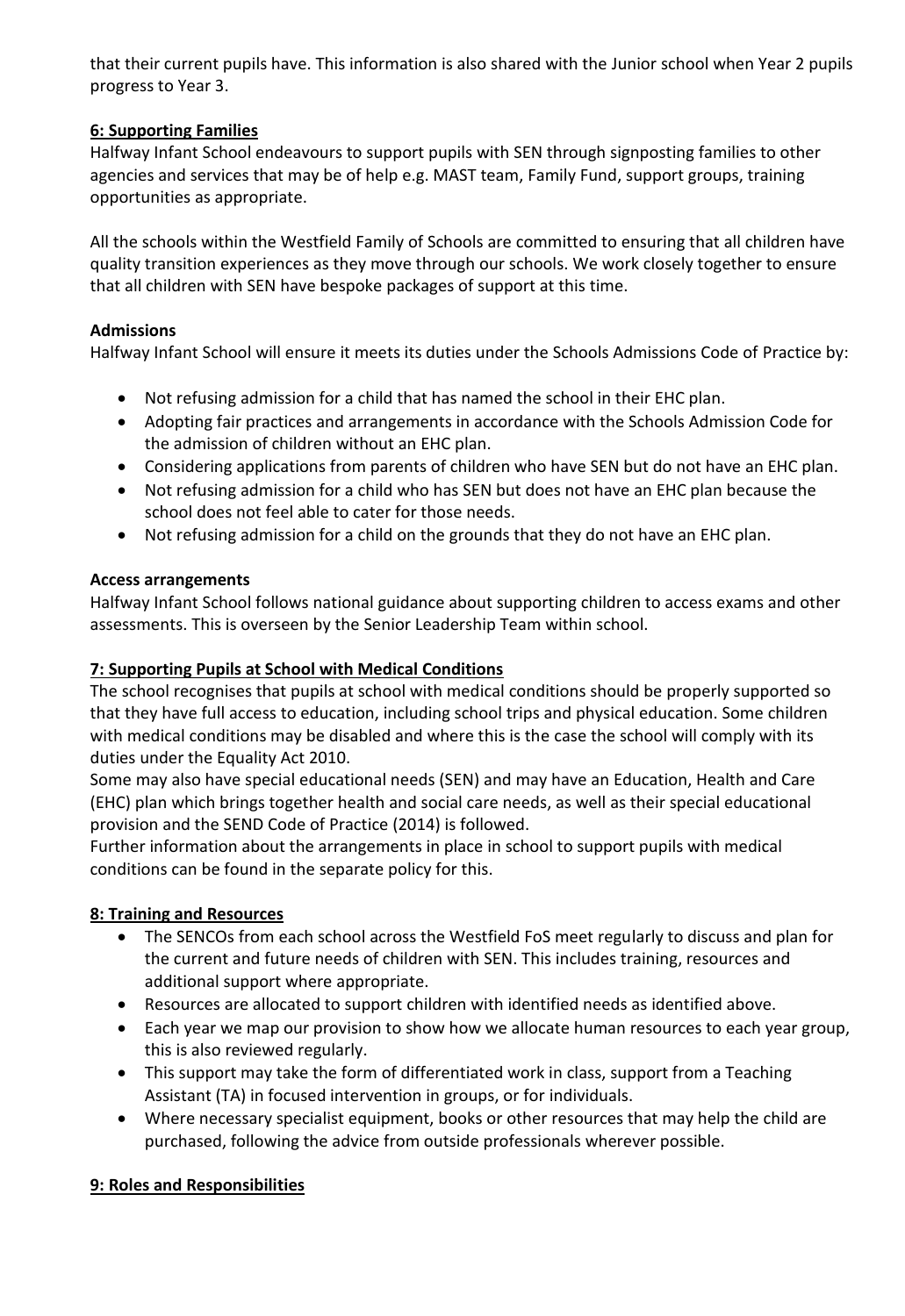# **The Role of the Governing Body**

The governing body, in cooperation with the head teacher, monitors the school's general policy and approach to the provision for children with SEN, monitors the appropriate staffing and funding arrangements and maintains a general oversight of the schools work.

The governing body:

- does its best to ensure that the necessary provision is made for any pupil who has special educational needs.
- ensures that the teachers in the school are aware of the importance of identifying, and providing for, those pupils who have special educational needs
- ensures that a pupil with special educational needs joins in the activities of the school together with pupils who do not have special educational needs, so far as is reasonably practical and compatible with the child receiving the special educational provision their learning needs class for and the efficient education of the pupils with whom they are educated and the efficient use of resources
- has regard to the SEN Code of Practice when carrying out its duties toward all pupils with SEN.
- ensures that parents are notified of a decision by the school that SEN provision is being made for the child

# **The Role of the Headteacher**

- Ensure that those teaching or working with the pupil are aware of their needs, and have arrangements in place to meet them
- Ensure that teachers monitor and review the pupil's progress during the course of the academic year.
- Cooperate with local authorities during annual EHC plan reviews.
- Ensure that the SENCO/Inclusion Leader has sufficient time and resources to carry out their functions.
- Provide the SENCO/Inclusion Leader with sufficient administrative support and time away from teaching to enable them to fulfil their responsibilities in a similar way to other important strategic roles within the school.
- Regularly and carefully review the quality of teaching for pupils at risk of underachievement, as a core part of the school's performance management arrangements.
- Ensuring that teachers understand the strategies to identify and support vulnerable pupils and possess knowledge of the SEN most frequently encountered.

# **The Role of the SENCO**

- The SENCO must be a qualified teacher.
- In collaboration with the Headteacher, the SENCO, and governing body, determines the strategic development of the SEND policy and provision at Halfway Infant School with the ultimate aim of raising the achievement of pupils with SEND need.
- Managing the Inclusion team.
- Collaborating with SENCOs across the Westfield FoS in order to facilitate joint policies, and ensure the maximisation of expertise, resources and mutual support.
- Liaising with and advising colleagues on all matters relating to SEND.
- Contributing to the continuing development and training of school staff
- Overseeing the review and maintenance of EHCPs, My Plans and records for all SEND students.
- Overseeing the day-to-day operation of the school's SEND Policy.
- Co-ordinating provision for SEND students.
- Update TA timetables and class provision map after Pupil Progress Meetings.
- Organising and maintaining the records of all SEND students.
- Liaising with parents/carers of SEND students in co-operation with class teachers
- Liaising with new schools when SEND pupils leave the school.
- Contributing to the continuing development and training of school staff.